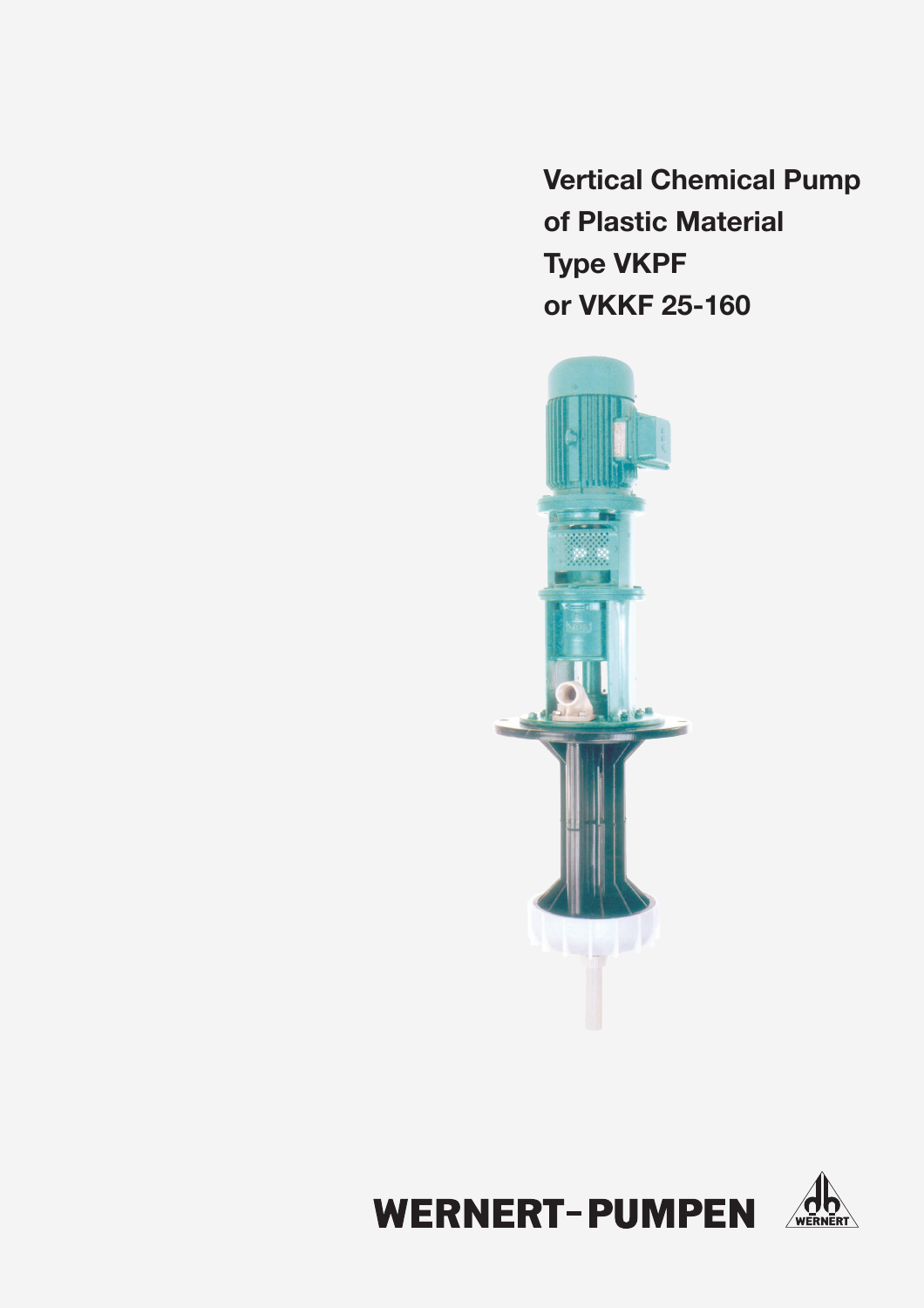## **WERNERT-PUMPEN**

## **Vertical Chemical Pump of Plastic Material Type VKPF or VKKF 25-160**





The vertical chemical pumps of our types VKPF and VKKF are manufactured in series. They are specially suited for handling liquids which are chemically aggressive or contaminated with solids.

All parts in contact with the liquid are made of plastic material.

Our type VKPF is made of Polypropylene (PP) whereas type VKKF is manufactured from Polyvinylidenefluoride (PVDF). A maximum liquid temperature of 95 °C and 115 °C resp. is allowed depending on the selected type of plastic.

The shaft bearing is available in single or double bearing.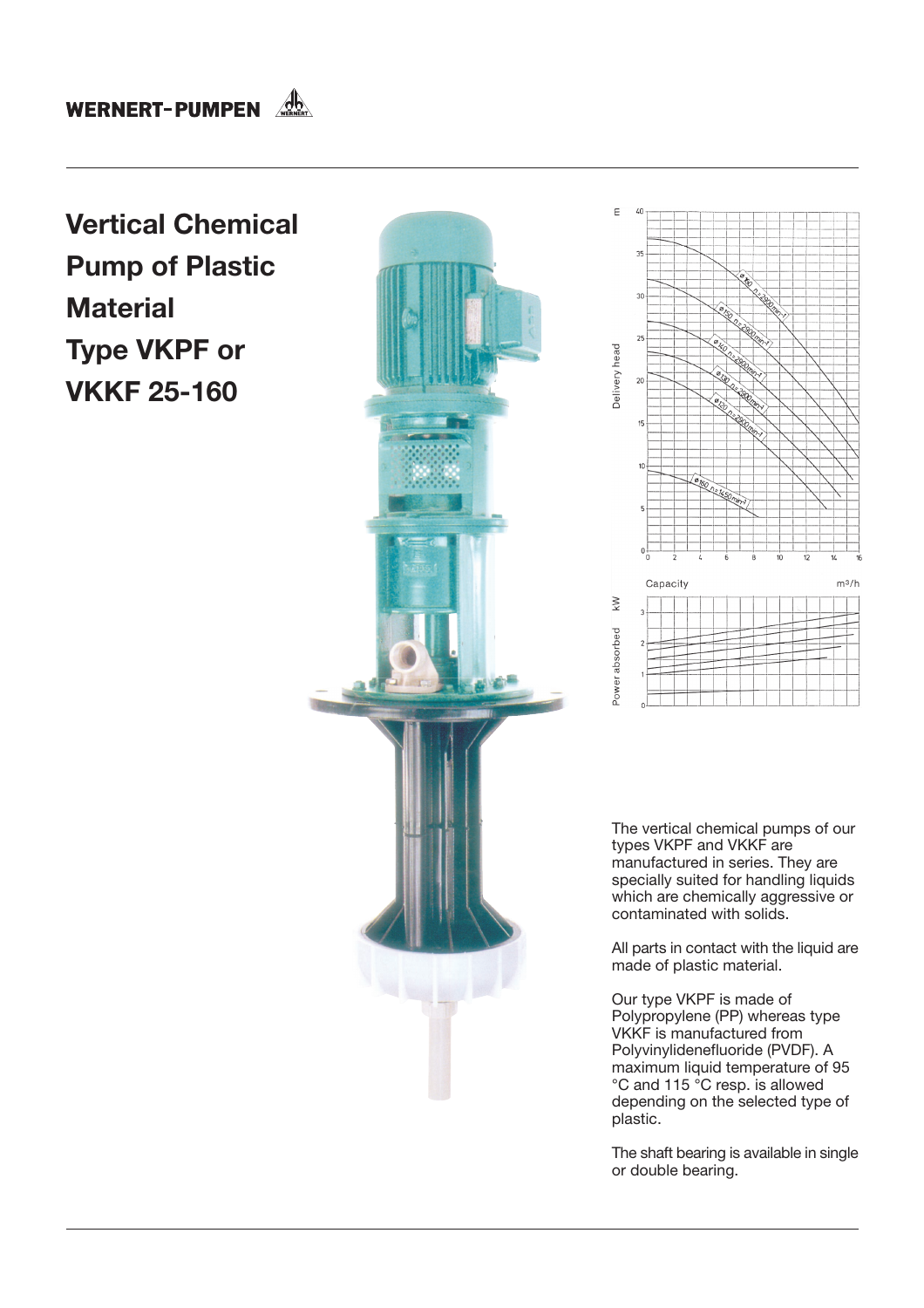## WERNERT-PUMPEN  $\mathcal{A}_{\mathbb{R}}^{\mathbb{R}}$



Our pumps type VKPF and VKKF 25-160 are designed as vertical submersible pumps according to the wellknown and successful two-pipe principle. For achieving better stability suspension pipe and delivery pipe are forming an integral unit.

In the submersible part of the pump there is neither a bearing nor a shaft seal. Impeller and shaft liner of plastic are moulded in one piece around the shaft. Therefore the pump cannot be damaged by starting in the wrong sense of rotation. The supporting flange is provided with an acid resisting lip seal for preventing gases and vapours to penetrate.

As the pump is not selfpriming the liquid level must be above the pump casing when starting (observe "min. start level" in above drawing). With appropriate level control the pump can be started between min and max. start levels.

During operation the liquid level may drop to a maximum distance of 1.5 m below the pump casing measured from the suction nozzle to the bottom edge of the suction pipe. Optionally the pump can be supplied with a round or square supporting flange (see drawing above).

The capacity range of the pump is

shown on the previous page diagramm right to the pump picture.

These pumps are mainly used in case a comprehensive chemical resistance is required from the material of construction and if shaft seals are presenting problems for reasons of abrasion.

Their chief application is in the chemical industry, in electroplating processes, in waste water treatment and in neutralizing plants for the transfer of acids and alkalies from tanks, open reservoirs or pits.